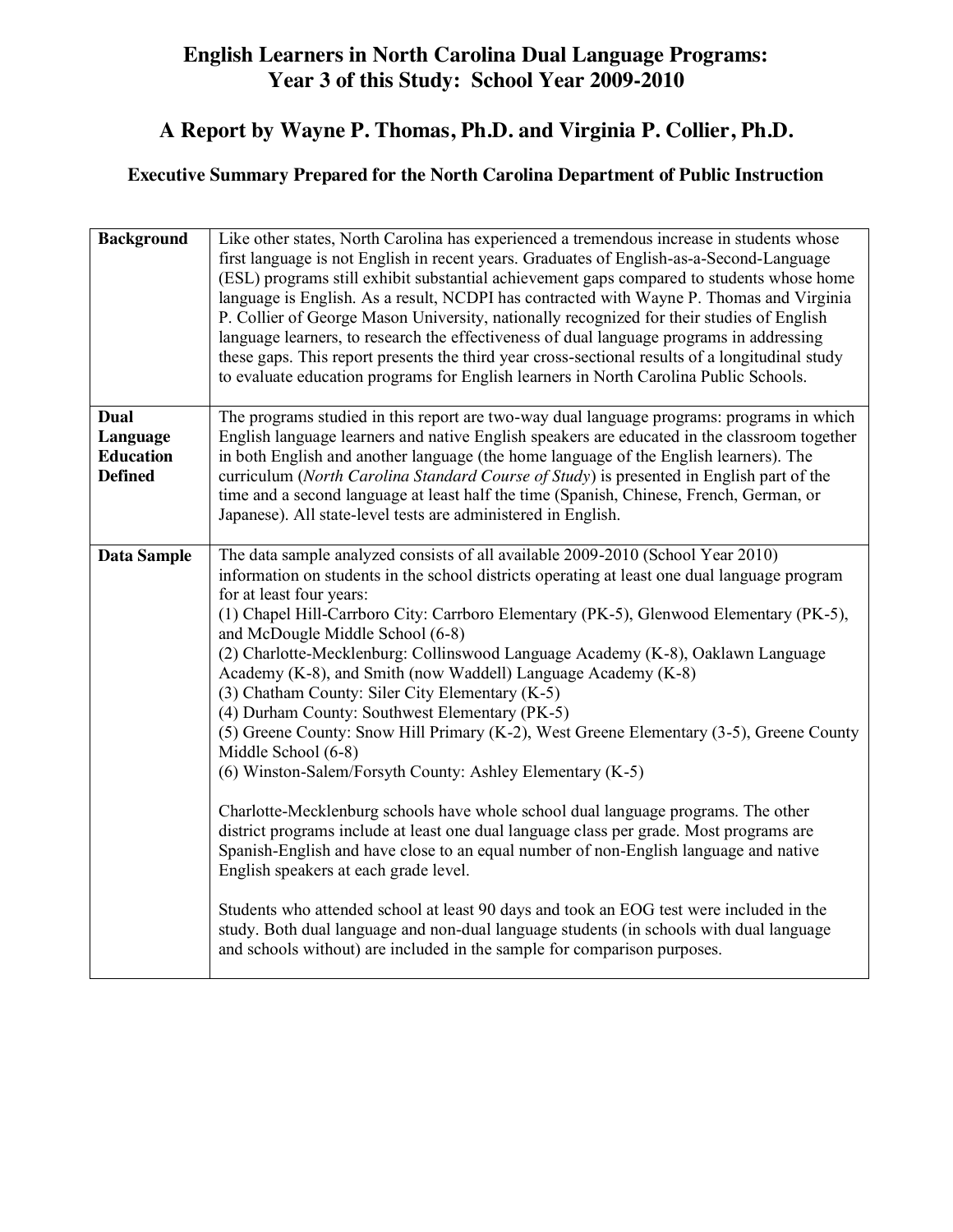| <b>Analysis</b>                | Students are divided into three mutually exclusive groups (Thomas-Collier disaggregation<br>groups) with subcategories for analysis:<br>(1) English learners (LEP students) $(N=12,179)$<br>(2) Language minority students who are not English learners $(N=7,097)$<br>(3) Non-language-minority native English speakers<br>a. African Americans (N=37,435)<br>b. Whites $(N=36,682)$<br>c. Multi-ethnic $(N=4,337)$<br>In addition, separate analyses of two groups of interest from the total sample are:<br>(1) Students of low socioeconomic status (as measured by participation in free and reduced<br>lunch services)<br>(2) Students with exceptionalities (who qualify for special education services)<br>Mean Reading and Math scores are analyzed separately by grade. Statistical significance<br>(determined using confidence intervals) and practical significance (determined by measures<br>of effect size) are reported.                                                                                                                                                                                                                                                                                                                                                                                                                                                                                                                                                                                                                                                                                                                                                                                                                                                                                                                                                                                                                                                                                                                                                                                                                                                                                                                                                                                                                                                                   |
|--------------------------------|-------------------------------------------------------------------------------------------------------------------------------------------------------------------------------------------------------------------------------------------------------------------------------------------------------------------------------------------------------------------------------------------------------------------------------------------------------------------------------------------------------------------------------------------------------------------------------------------------------------------------------------------------------------------------------------------------------------------------------------------------------------------------------------------------------------------------------------------------------------------------------------------------------------------------------------------------------------------------------------------------------------------------------------------------------------------------------------------------------------------------------------------------------------------------------------------------------------------------------------------------------------------------------------------------------------------------------------------------------------------------------------------------------------------------------------------------------------------------------------------------------------------------------------------------------------------------------------------------------------------------------------------------------------------------------------------------------------------------------------------------------------------------------------------------------------------------------------------------------------------------------------------------------------------------------------------------------------------------------------------------------------------------------------------------------------------------------------------------------------------------------------------------------------------------------------------------------------------------------------------------------------------------------------------------------------------------------------------------------------------------------------------------------------|
| Significant<br><b>Findings</b> | The distributions of Reading and Math scores in the six-district study sample are<br>approximately the same as statewide figures for each grade; therefore, the conclusions from<br>the study sample are likely to represent the state. Findings in favor of dual language<br>programs are consistently both statistically and practically significant.<br>Overall, Reading and Math scores of students in two-way dual language education<br>are higher for all dual language students, regardless of ethnicity, socioeconomic,<br>LEP, or special education status. In most cases, by the middle school years, two-way<br>dual language students, regardless of subgroup, are scoring as high in Reading and<br>Math as non-DL students in the next highest grade who are typically one year older.<br>In some cases, the DL students are scoring as much as two years higher than their<br>non-DL peers.<br>Both English learners (LEP students) and African American native English speakers<br>$\bullet$<br>initially show very large achievement gaps when compared to White native English<br>speakers, regardless of subgroup. Achievement gaps are also present among students<br>of low-socioeconomic and special education status. However, when these groups<br>participate in dual language programs, their achievement gaps are smaller than the<br>gaps of the same groups who are not in dual language classes.<br>Overall, low-socioeconomic-status (SES) students score much lower in Reading and<br>$\bullet$<br>Math than students who are not low-SES. Many African American students and LEP<br>students are low-SES. Low SES may be a primary factor affecting differences in<br>Reading and Math achievement for these student groups. However, based on three<br>years of analyses (school years 2008, 2009, and 2010), we find that two-way dual<br>language programs significantly address the achievement gap for low-SES students.<br>Students with exceptionalities (special education students) typically score<br>significantly lower in Reading and Math than students without exceptionalities. But<br>there is substantial evidence in the findings from analyses of school years 2009 and<br>2010 that special education students in two-way dual language classes who took the<br>End-of-Grade tests outscore special education students not in dual language classes. |